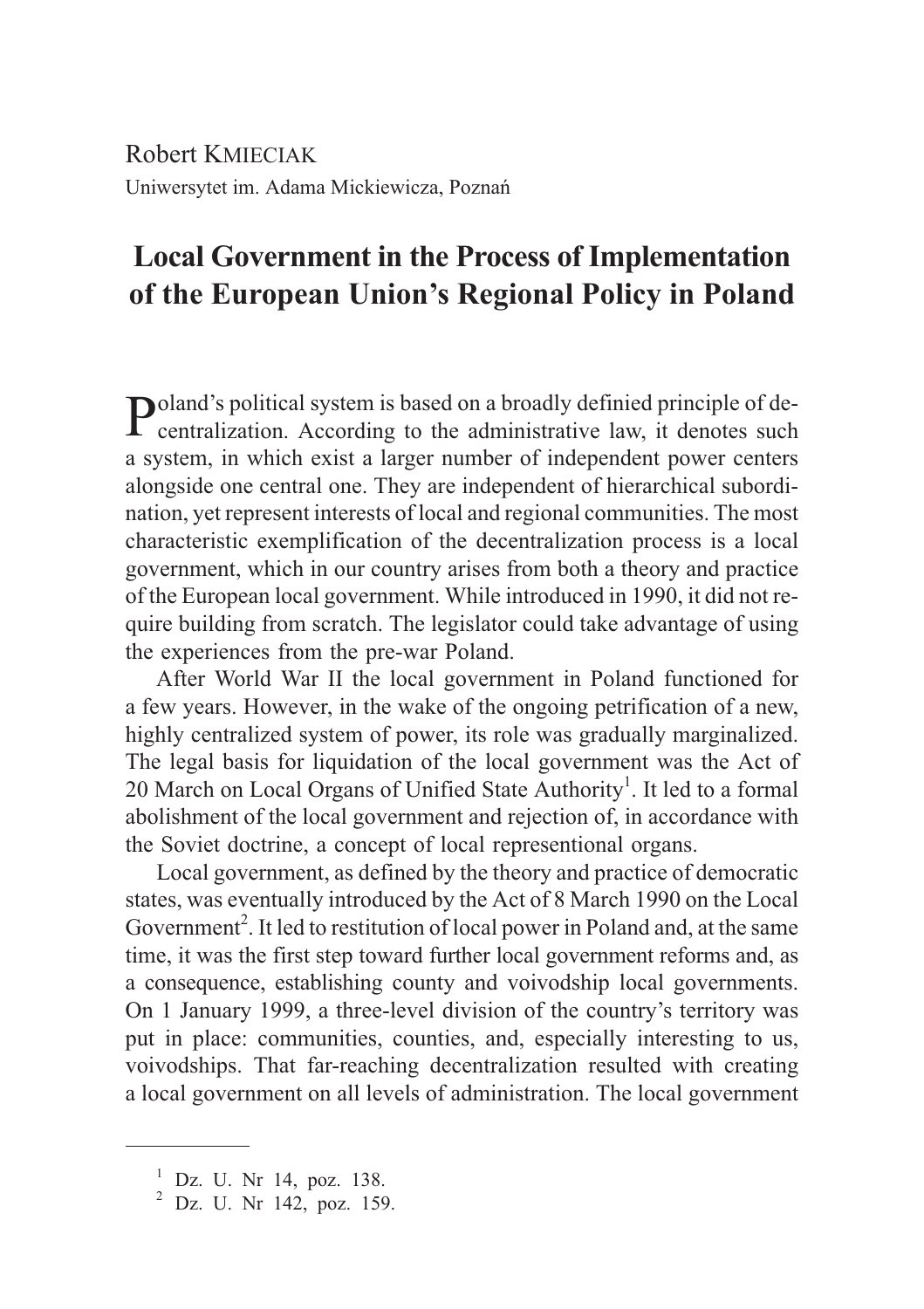reform, now encompassing voivoships, made a profund change because voivodships got subjectivity, situating their relations with central authorities on a partnership level. It may be seen without any doubt as the strengthening of the structure of state, in which a civic factor plays a significant role.

The first step on the way towards decentralization of competences on the regional level was the passing of the Act of 5 June 1998 on the Voivodship Local Government<sup>3</sup>. According to the that Act, residents of the voivodship create by law a regional local government community. It implies that a local government voivodship is a separate category of a local government, focused on prerogatives going significantly beyond a sphere of local operations. Therefore, voivodship, on the one hand, means a unit of regional local government. On the other hand, it is the biggest unit of the basic territorial division of the country in order to carry out public administration.

The defining of voivodship's development strategy is a considerable authority and includes such goals as:

- cultivation of Polishness; advancement and modeling of national, civic, and cultural consciousness of the residents;
- stimulation of economic activity;
- improvement of the level of competitiveness and innovativeness of voivodship's economy;
- preservation of cultural and natural environment that takes into consideration the needs of future generationas;
- shaping and maintenance of the spatial order.

Tasks of the local government have a regional character, meaning that they concern the creation of conditions for sustainable regional development and carrying out the public services in the region. Furthermore, they are supposed, in collaboration with the government administration and thanks to the European Union's subsidies for structural funds, to create a regional policy.

A relatively broad scope of jurisdiction doesn't change the fact that a regional local government community doesn't constitute, in accordance with legal regulations, an autonomous voivodship. In fact, it upholds the unitary state principale. All voivodships (regions) have identical legal status and their areas are a territorial entirety. It's worth mentioning here that

<sup>3</sup> Dz. U. Nr 91, poz. 576.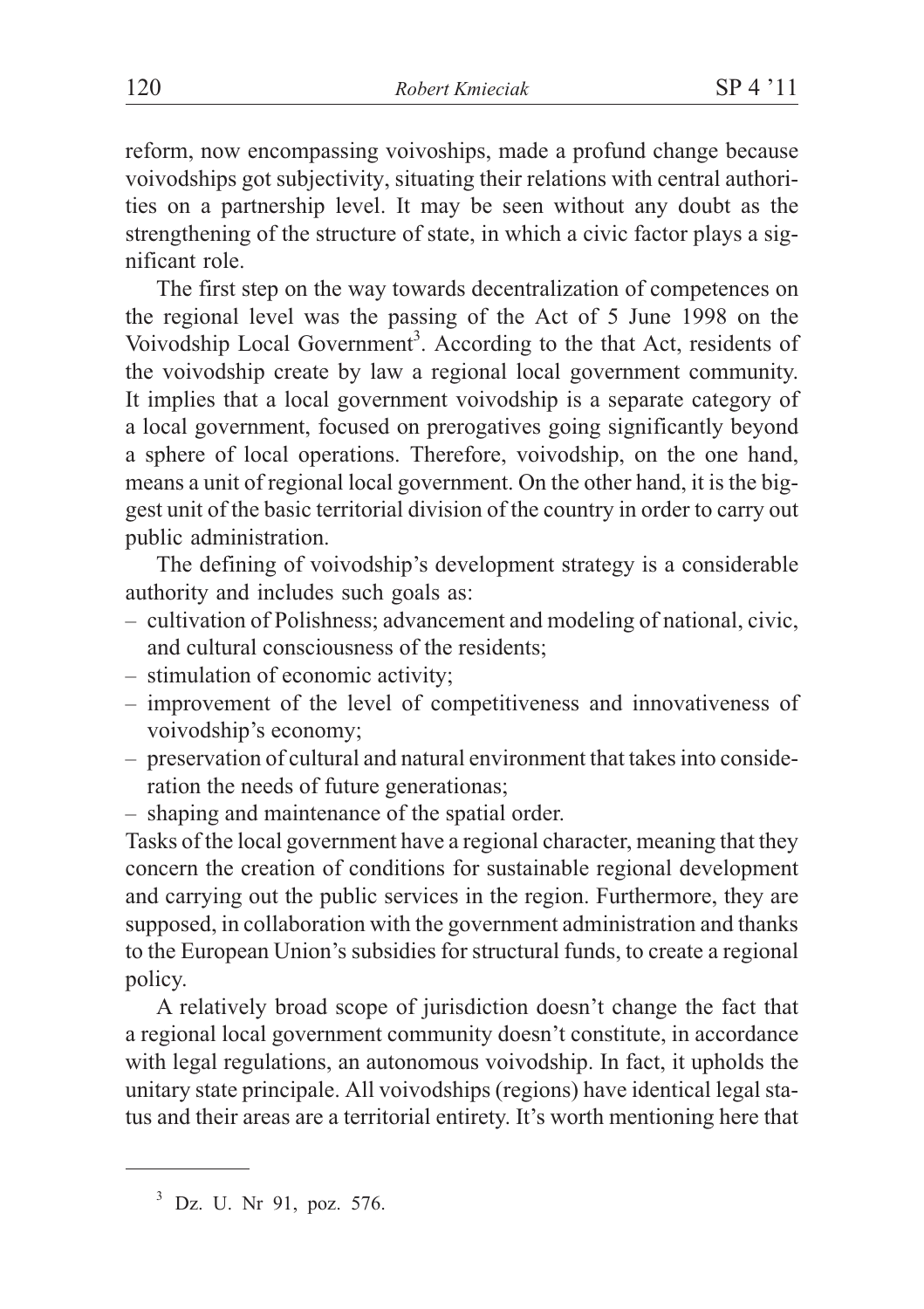the state administration in the voivodship is also carried out by government represented by a voivode and his office. Thus, an administrative dualism existing in Poland resembles the French model.

The regional parliament (the voivodship parliament) and the voivodship board are organs of voivodship local government. The voivodship parliament is elected in general secret ballot for a term of four years. This is a legislative and control organ, when the board is the executive organ of voivodship. It comprises the voivodship marshal as its chairperson, the deputy chairperson and thee members. The board executes the tasks of voivodship with the help of the Marshal's Office. The voivodship marshal is the head of the Office, supervisor of the office employees and the heads of the provincial local government units. He gradually becomes a central figure in regional administration. This thesis, despite maintaining dualism of public autorities in voivodship, seems, to be justified, given the rising role of local government in the implementation process of the regional policy, developed by the European Union.

The regional policy is a deliberate and intentional activity of the organs of public power aimed at regional development and meant as an optimal use of the regions'resources for a sustainable economic growth and growing competitiveness. In the literature of subject, one may distinguish interregional and intraregional policies carried out by the organs of the national government *vis a vis* regions. While the latter is usually oriented towards regulating the interregional development ratio, the former is most often conducted by the organs of the local government authority in order to achieve their own goals, thanks to their own resources and at their own responsibility<sup>4</sup>.

The regional policy is currently one of the European Union's priority programs. It's mostly financed by structural funds.

In the years 2000–2006 a significant majority of resources, almost 94% of general financial expenditure, was allocated for structural funds. There were the following structural funds:

- European Regional Development Fund,
- ESF (European Social Fund),
- EAGGF (European Agricultural Guidance and Guarantee Fund),
- FIFG (Financial Instrument for Fisheries Guidance).

<sup>4</sup> R. Kmieciak, *Polityka regionalna Unii Europejskiej a proces globalizacji – zakres pojêæ i wzajemne relacje*, in: *Wp³yw globalizacji na procesy rozwojowe wspó³czesnego œwiata*, ed. W. Malendowski, Poznañ 2004, p. 82.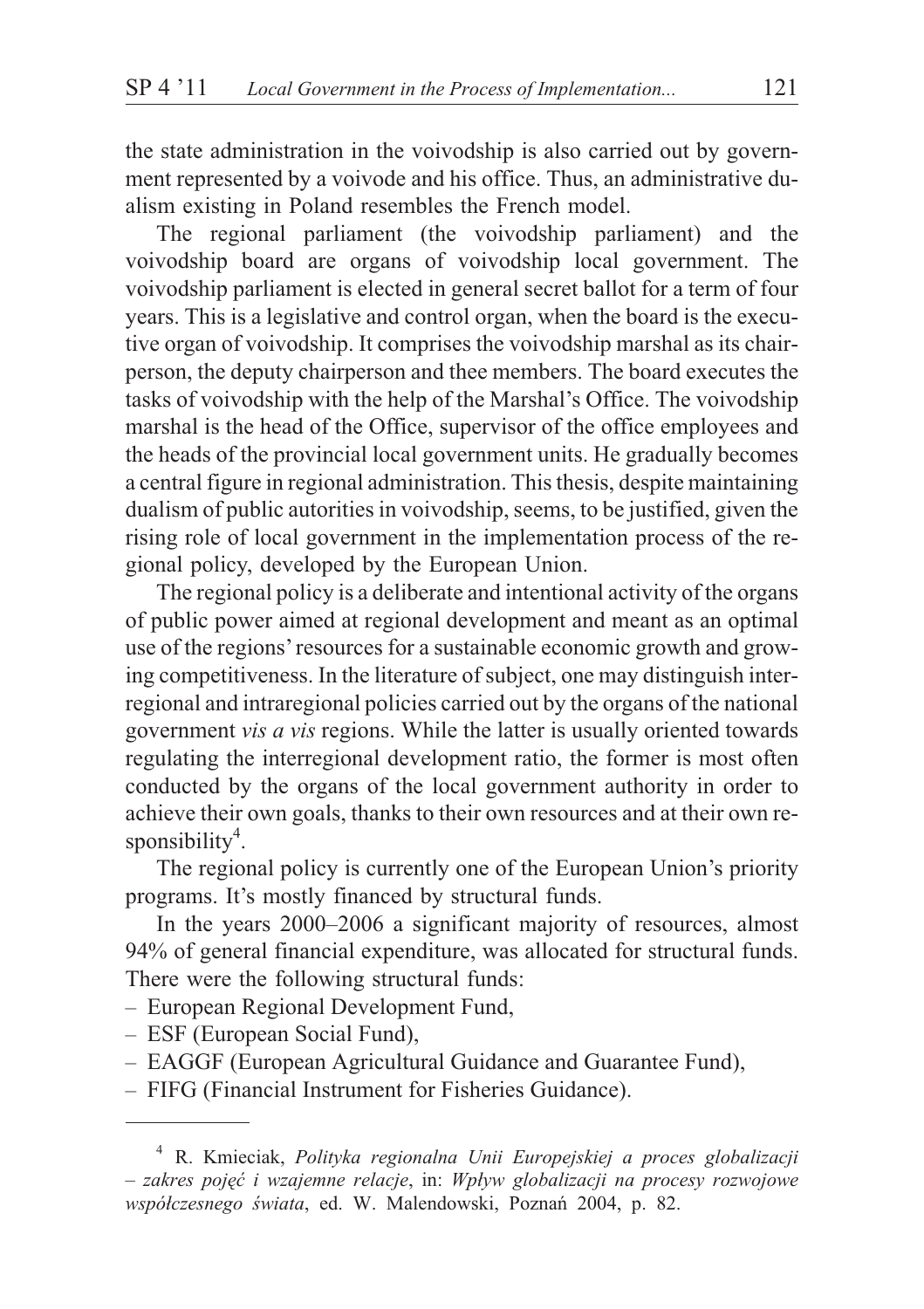A supplemental instrument of structural policy is also, created by the Maastricht Treaty, the Cohesion Fund. The was introduced (originally only for the period 1994 until 1999) in order to help less developed countries (with GDP below 90% of the EU average) in integration with the economic center of the Union and to assist in preparations for monetary and economic union. Two kinds of investments can be financed by the means allotted for the Cohesion Fund: projects aimed to protect the environment and those for the development of the trans-European infrastructure. These undertakings can be financed up to 80-85% of public expenditure. In some cases (e.g., technical help and preparatory studies) even up to 100% can be financed. The Cohesion Fund has proven to be a very efficient instrument in endorsing regional policy, hence its existence was extended for a longer period of time<sup>5</sup>. The above-mentioned financial instruments were earmarked from 2000 to 2006 for implementation of the three goals of the structural policy.

Goal 1 was of the greatest importance. Within this framework help was directed especially to those regions, delayed in their social-economic development, where GDP was significantly below that of the EU average (below 75%) and the unemployment rate was the highest. Moreover, there were also planned specific solutions for areas characterized by exceptionally low population density and located peripherally. These applied mostly to northern regions of Finland and Sweden.

Goal 2 concerned strengthening social and economic transformation of regions going through a structural crisis. Under this goal help was provided to regions: urban, rural and those that are dependant on the development of fisheries, which didn't qualify for help under Goal 1.

Goal 3, the only horizontally oriented one, concerned adaptation and modernization of regional educational and training systems and employment. It meant that attention and means were focused on problems related to labor market modernization<sup>6</sup>.

<sup>5</sup> K. Button, E. Pentecost, *Regional Economic Performance within the Eurorean Union*, Edward Elgar Publishing, Inc. Cheltenham, UK–Northhampton, MA, USA 1999, p. 38–39; K. Kokociñska, *Polityka regionalna w Polsce i w Unii Europejskiej*, Poznañ 2009, p. 53–54. <sup>6</sup> F. Bolle, I. Hartwig, P. Nicolaides, *EU Structural Funds beyond Agenda 2000:*

*Reform and Implications for Current and Future Member States*, Eurorean Institute of Public Administration, Maastricht, the Netherlands 2000, p. 34–35.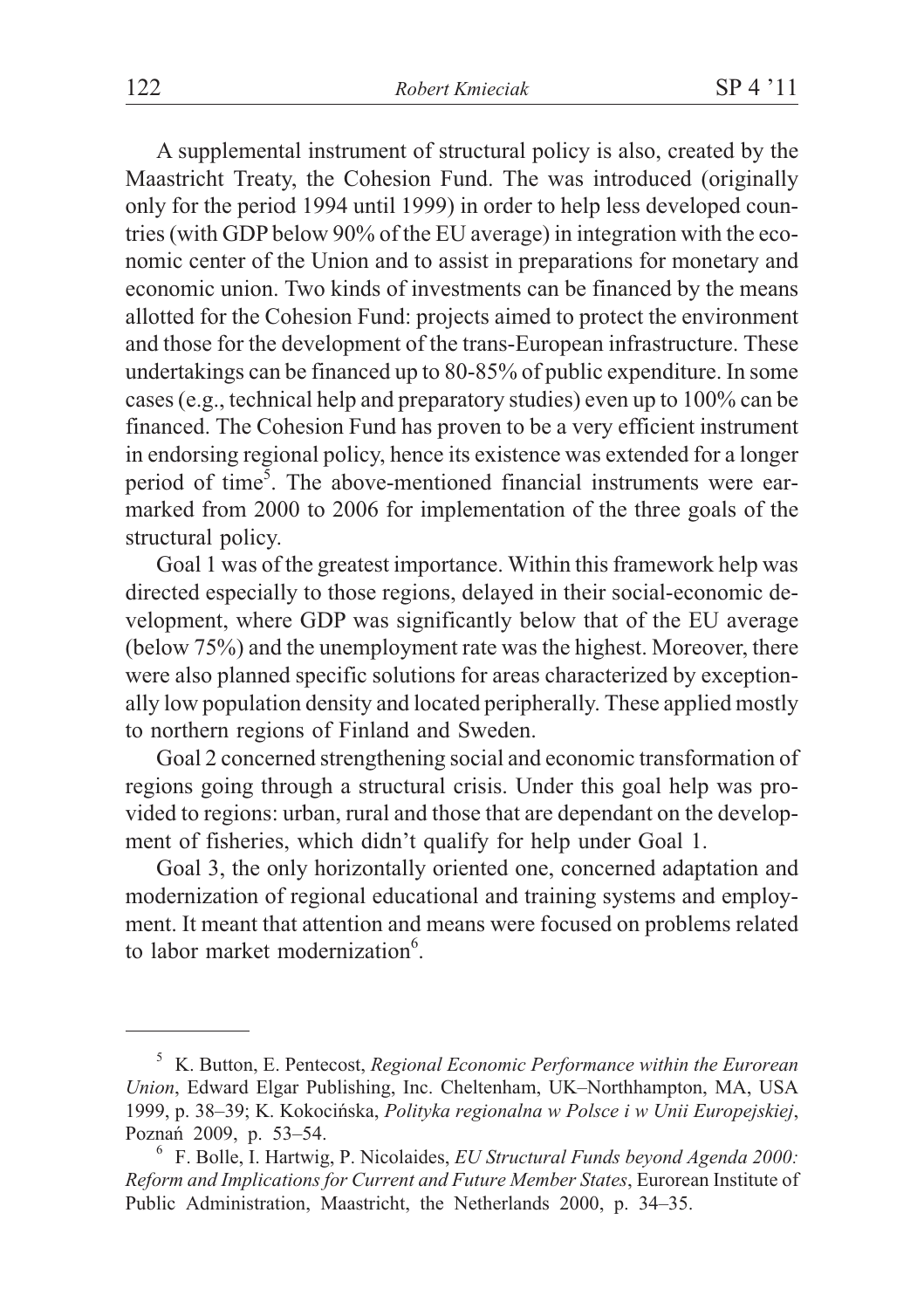The system of implementation of the European Union's regional policy characterized above included Poland after accession. It was a very serious challenge for our country due to a need for putting to use substantial financial means aimed at equalizing of socioeconomic potential of particular Polish regions and the extended Community. The proper organization of the absorption system of structural funds is a condition of the effective use of the financial help. At the same time, it tests Poland's credibility as a new partner of the more developed Old Continent's countries.

The first actions of the institutional character, aimed to coordinate a regional policy, were taken in the second half of the 1990s. The condition for their success was, among other, adaptation of both the country's territorial organization and the structure of local government in order to meet the European Union's standards. The reform authors, justifying the need for its implementation, stressed the fact that the Polish administrative system is based upon the dominance of the branch sector over the territorial arrangements. They pointed to extensive centralization of power and concentration of administrative authority at the central level. The lack of citizens' impact on state policy was also viewed as a problem. The creation of self-governmental counties and voivodships was considered a critical element of the decentralization reform.

The approval of the National Development Plan (NDP) and the Community Support Framework negotiated with the European Commission were seen as a key element of the accession process. The National Development Plan 2004–2006, which contained proposals for the actions and the use of the Community's help aimed to reduce socioeconomic disproportions between Poland and European Union countries, was accepted by the Council of Ministers (the cabinet) on January 14, 2003. Two months later the European Commission recognized it as an official document (a qualifiable document) to serve as a base for further negotiations. The negotiations kicked off on June 27, 2003 on the basis of the National Development Plan and the mandate prepared by the Commission. The agreement on allocation of fund sources was reached on July 31, 2003. As a result, the Community Support Framework was worked out. The appropriate document was accepted by the College of High Commissioners on December 10, 2003 first, and by the Council of Ministers on December 23, 2003 next.

The operational programs, relating to the National Development Plan, were the most important documents making the implementation of the Community Support Framework possible. In other words, the Community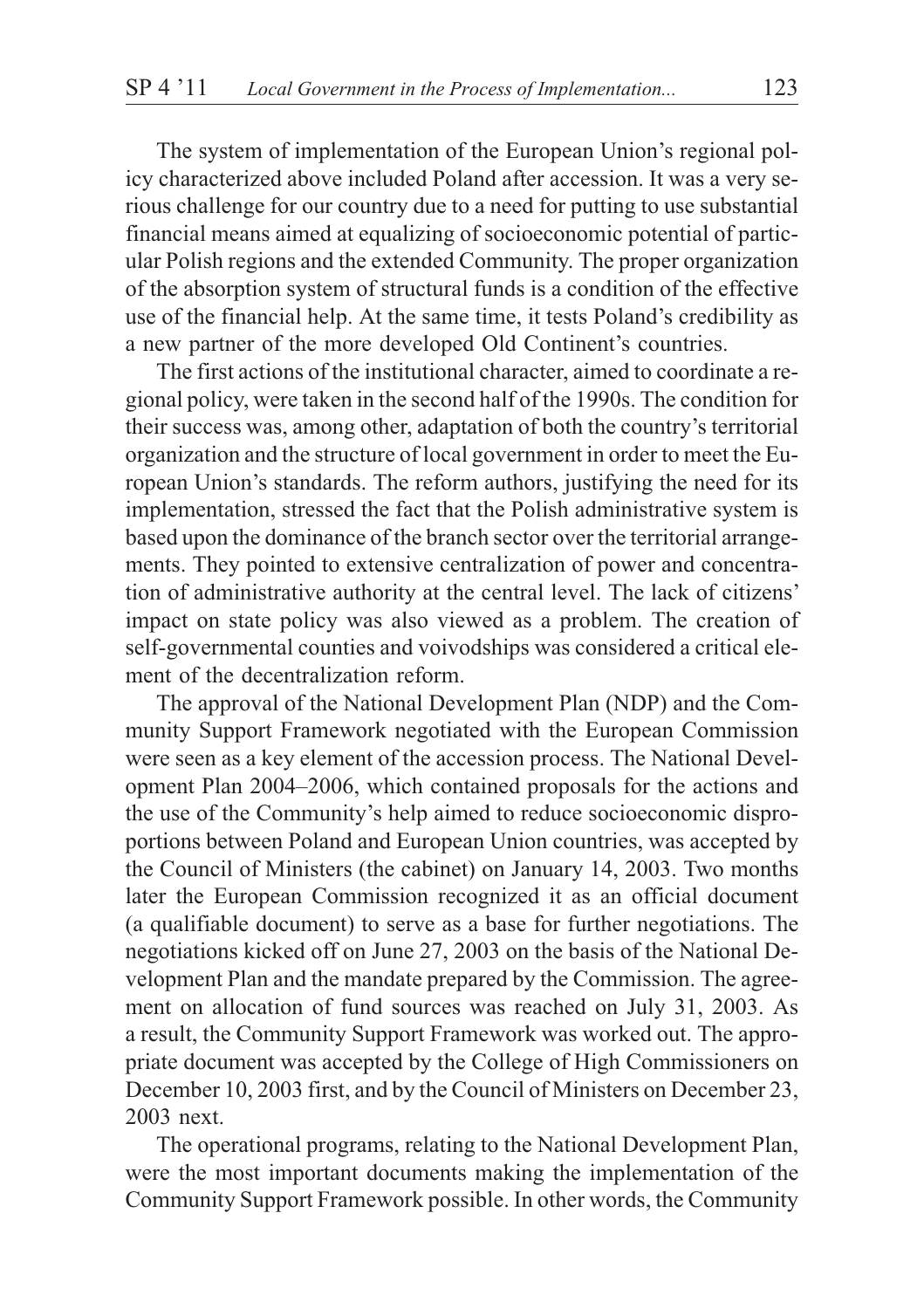Support Framework defined the directions and the amount of EU assistance in operational programs execution. Thus, above-mentioned programs comprised of priorities and operations, subsidized by structural funds. Operational programs were divided into the sector programs and the Integrated Operational Program of Regional Development, which was financed by two structural funds. The following programs were described in the Community Support Framework:

- SOP Improvement of the Competitiveness of Enterprises,
- SOP Human Resources Development,
- SOP Transport,
- SOP Restructurization and modernization of the food sector and development of rural areas,
- SOP Fishery and Fish Processing,
- Integrated Regional Operational Programme,
- OP Technical Assistance.

Altogether the European Union granted Poland 8.6 billion euros (approx. 32.8 billion zlotys) from structural funds and 4,178.8 billion euros through the Cohesian Fund.

As far as the subject of this presentation is concerned, the Integrated Regional Operational Programme played a key role as the biggest operational program in Poland. Its primary goal was "create the conditions for the increase of competitiveness of the regions and prevention of the marginalization of some areas, in such a way as to anhance the long term economic develompent of the country".

The beneficiaries of the support were voivodship, county and commune local governments, associations and union of counties and communes, scientific institutions, labor market institution, agencies for regional development, entrepreneurship support institutions, and small and medium-size enterprises.

The projects carried out under the Integrated Regional Operational Programme were mostly financed by the European Regional Development Fund (2,530 million euros) and the European Social Fund (438 million euros). Due to the complementary principle, the state budget has to allot 346 million euros, units of the local government – 769 million euros, and the private sector – 46 million euros.

In the years 2004–2006, the Integrated Regional Operational Programme consisted of 4 priorities:

Priority I. Extension and modernization of infrastructure to strengthen competitiveness of regions – 59.38% of all means.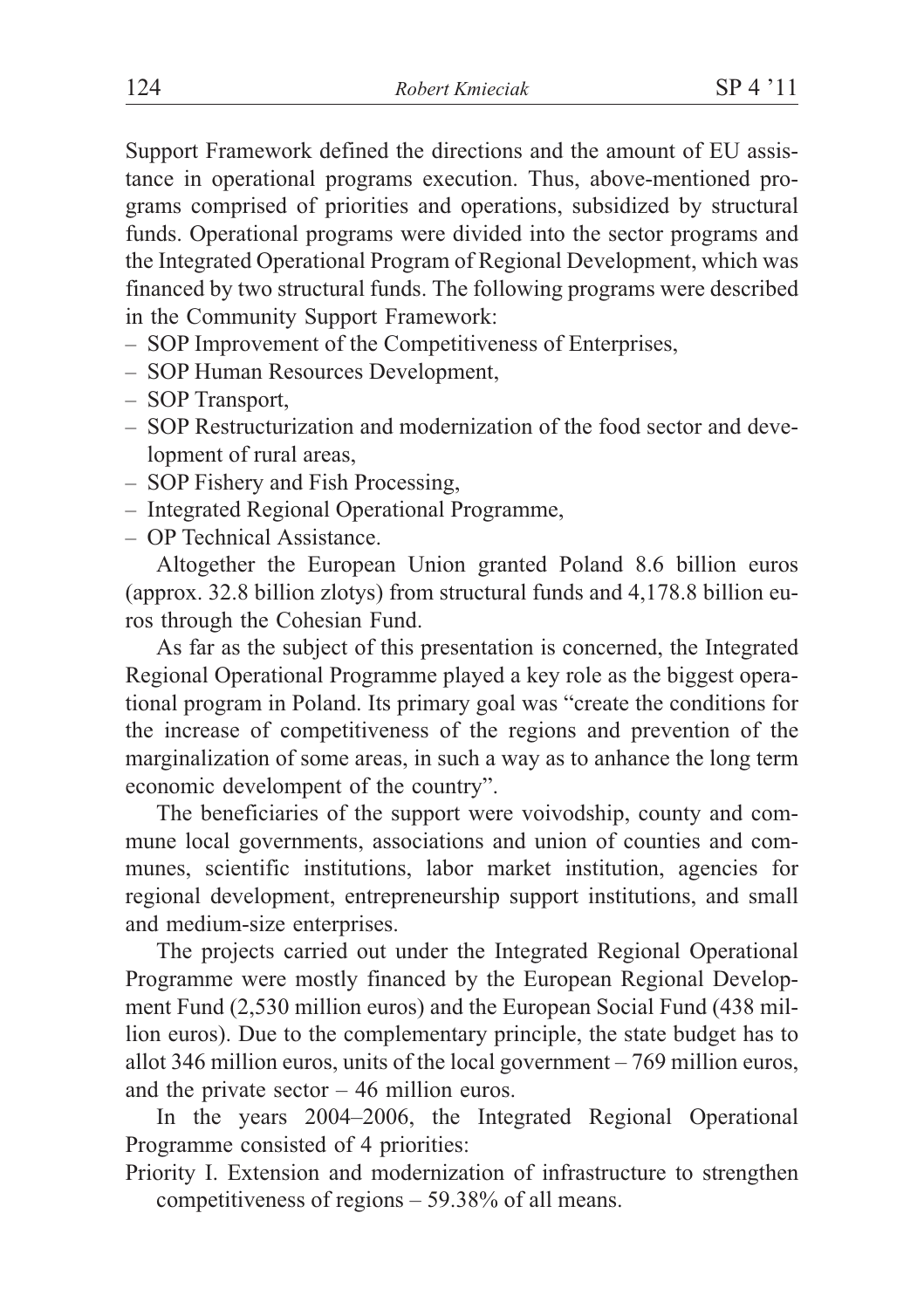Priority II. Strengthening human resources in regions – 14.7 of all means. Priority III. Local Development – 24.5% of all means.

Priority IV. Technical Assistance  $-1.3\%$  of all means of all means<sup>7</sup>.

The question that emerges here is: how have the European funds been used under the National Development Plan 2004-2006. According to the newest data, the total amount of payments from programs' accounts since the programs started until November 2009 has reached the level of 34.9 billion zlotys (it equals 106.6% of allocations).

In the case of the Cohesian Fund the amount of payments received from the European Union was over 3.7 billion euros (65.3% of the available allocation).

When it comes to the Integrated Regional Operational Programme administered by the local government, over 13 thousand projects have been implemented and beneficiaries have received over 100% of the means (over 9 billion zlotys). It means that Poland will not loose money from this program. The gained experience is undoubtly very important experience as well.

The years 2007–2013 are extremely important for Poland as far as the cohesion policy programming is concerned. In order to utilize both the structural funds and the Cohesion fund rationally, European Union prepared "The Community Strategic Guidelines" supporting the economic growth and employment. It is in line with the Council regulation of July 11, 2006 introducing general regulations regarding structural funds and the Cohesion Fund.

The transfer of operations from the Orientation and Agricultural Guarantee Fund and the Financial Instrument for Fisheries Guidance to the Common Agricultural Policy and the Common Fishery Policy meant their exclusion from the structural funds.

The second significant change is redefining the goals of structural policy. The following are the present goals:

Goal 1 – Convergence – is aimed at securing cohesion and convergence of the least developed regions. It is measured by the development of the transport infrastructure, environmental protection, development of innovation and labor market activation. This goal remains a high priority.

 $7$  Załącznik do rozporządzenia Ministra Gospodarki i Pracy z dnia 1 lipca 2004 r. w sprawie przyjêcia Zintrgrowanego Programu Operacyjnego Rozwoju Regionalnego 2004–2006 (poz. 1745).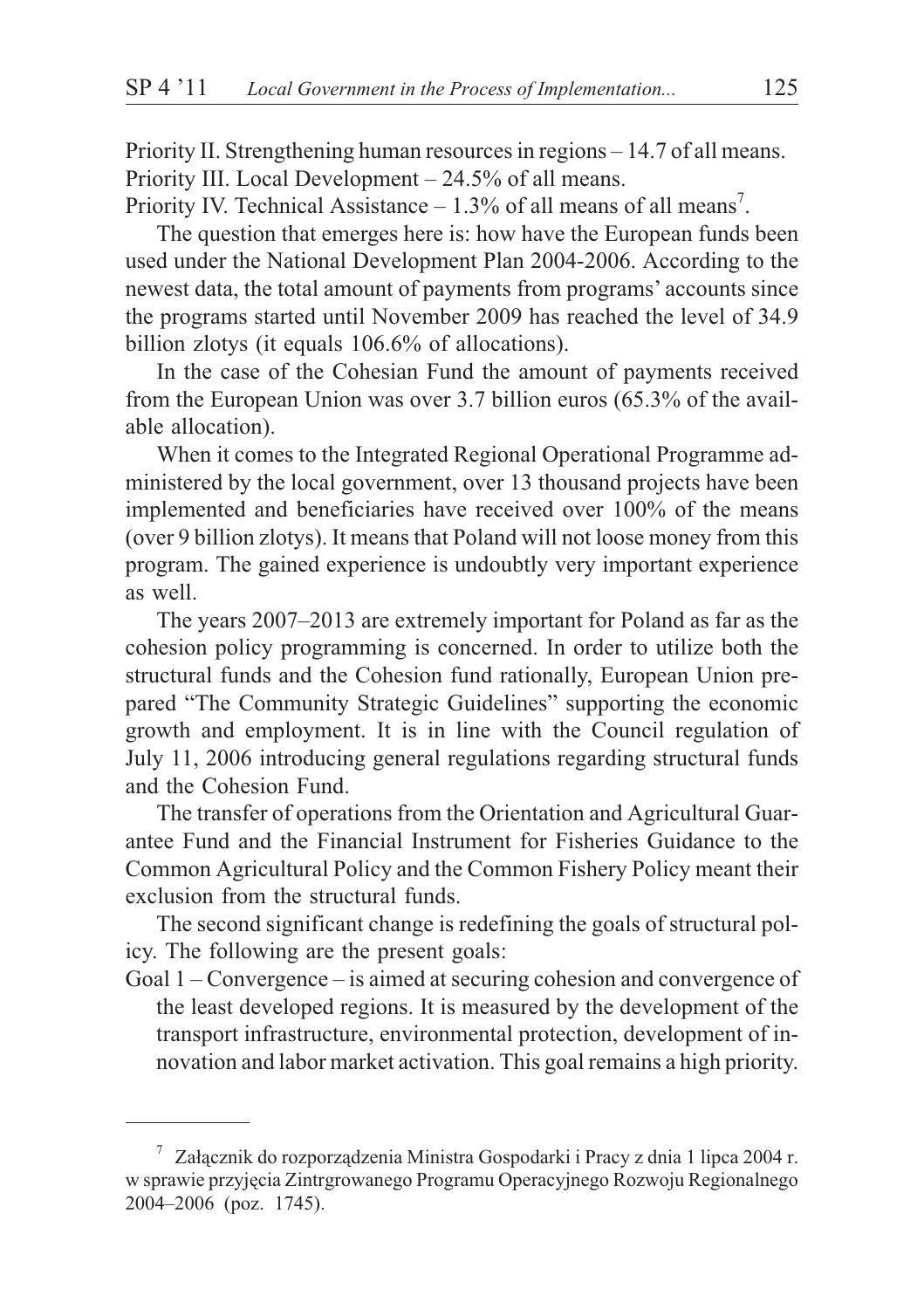There have been allotted 251 billion euros for its implementation (81% of all means).

- Goal 2 Competitiveness and Employment oriented towards building the regional competitiveness and promoting employment. In order to meet this goal the resources are reserved for the richest EU countries. They are supposed to support the practical implementation of the Lisbon Strategy, meaning investment into modern technologies, proecological actions, education and new ways of fighting unemployment. There have been allotted 49 billion euros (16% of all means).
- Goal 3 European Territorial Cooperation is directed at the execution of operations related to interregional and trans-border cooperation. There have allotted 8 billion euros  $(2.52\%)$  for this goal<sup>8</sup>.

Poland is the principal beneficiary of the EU Cohesion Policy. In order to get access to significant Union resources, Poland had to prepare the document complementary to the Community Support Framework: the National Strategic Reference Framework. The European Commission approved this document, of key importance to Poland's cohesion policy, on May 7, 2007. The strategic goal of the National Strategic Reference Framework is a creation of the conditions for the growth of competitiveness of the Polish economy based on knowledge and entrepreneurship assuring an increase in the employment and in the level of social, economic and territorial cohesion.

The total sum of financial resources engaged in the execution of the National Strategic Reference Framework in 2007–2013 will amount to 85.56 billion euros. 67.3 billion euros will come from the Community resources. Of that, 67% will come from structural funds, and the remaining 33% from the Cohesion Fund. Poland's co-financing is  $15\%$ <sup>9</sup>.

The above-mentioned resources will be expended through the following operational programs:

OP Infrastructure and Environment – 41.3% of all means (27.8 billion euros),

16 Regional Operational Programs – 23.8% of all means (15.6 billion euros),

<sup>&</sup>lt;sup>8</sup> Rozporządzenie Rady (WE) nr 1083/2006 z dnia 11 lipca 2006 r. ustanawiające przepisy ogólne dotyczące Europejskiego Funduszu Rozwoju Regionalnego, Europejskiego Funduszu Społecznego oraz Funduszu Spójności oraz uchylające rozpo-rządzenie (WE) nr 1084/2006, in: Dz. U. UE Nr L 210 z 31 lipca 2006 r.

<sup>&</sup>lt;sup>9</sup> J. Babiak, Wiedza i innowacyjność we współczesnej gospodarce, in: *Fundusze Europejskie a innowacyjnoϾ polskiej gospodarki*, ed. J. Babiak, Warszawa 2008, p. 23.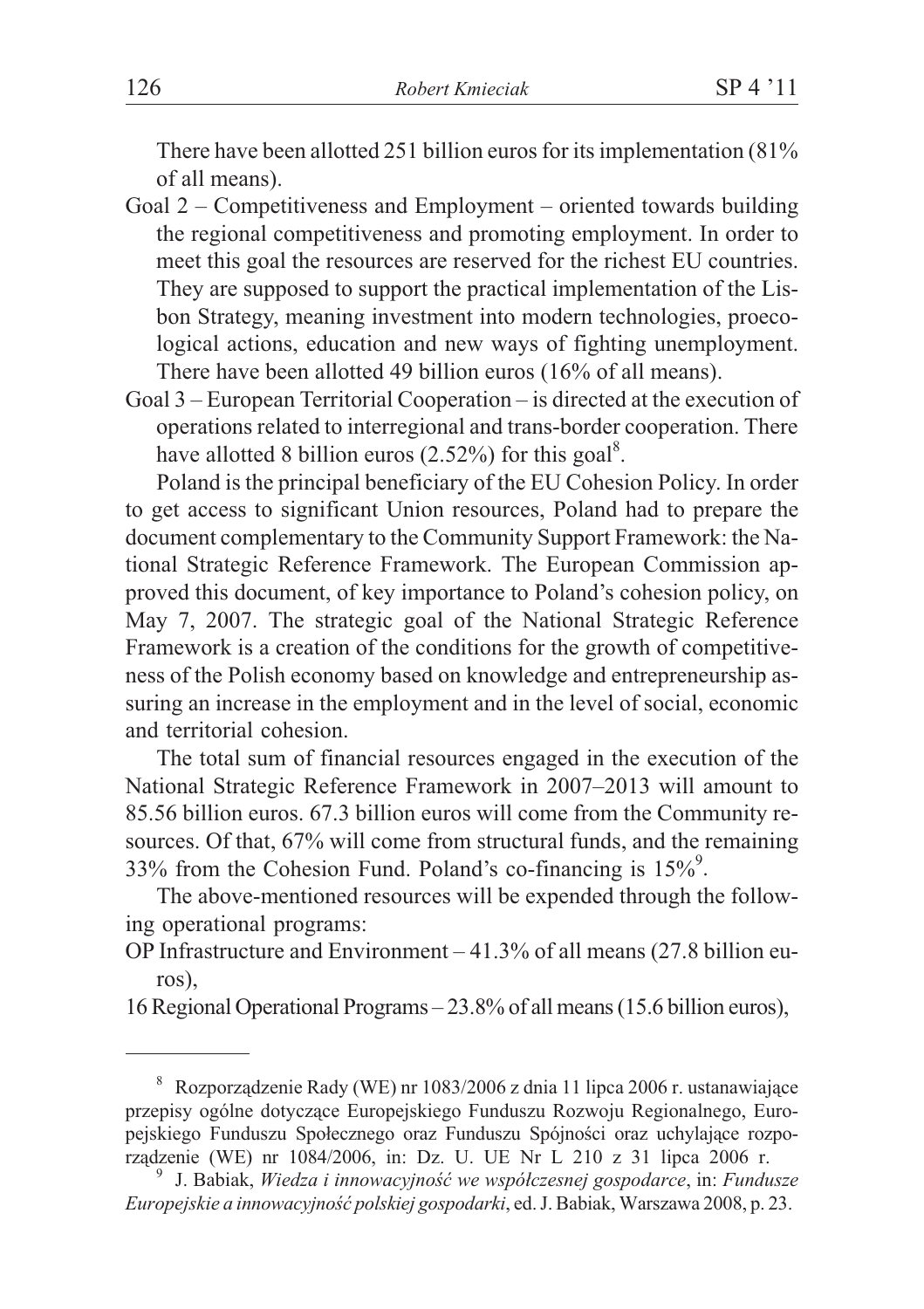OP Human Capital – 14.4% of all means (9.7 billion euros), OP Innovative Economy – 12.3% of all means (8.3 billion euros), OP Eastern Poland Development – 3.4% of all means (2.3 euros), OP Technical Assistance  $-0.8\%$  of the total means (0.5 billion euros), OP European Territorial Cooperation –  $(0.7 \text{ billion euros})^{10}$ .

All above-mentioned operational programs were approved by the European Commission until the end of 2007. Executive institutions are in charge of appropriate execution of operational programs. At the national level, the minister for regional development is the executive institution of operational programs. In the case of regional operational programs it's the charge of voivodship boards, meaning self-governmental power.

It's worth mentioning that the draft of the regional operational program is prepared by the voivodship board in cooperation with the minister for regional development. The voivodship board resolution approve the regional operational program. All its investments are financed from the means, that come from the state budget or from foreign sources. The minister for regional development enters into an agreement (called the "voivodship contract") with the voivodship board on cofinancing regional operational programs from the state budget or from foreign sources, within the scope and on the terms defined by the Council of Ministers.

Local government plays an important role in the process of regional policy implementation in Poland. The process of power decentralization will continue, as many indicators suggest. Local government expect that more authority will be transferred to them with regard to investments and undertakings in the region. It's worth reminding that it was one of the elements of the election platform of the current government, which promised to limit the central administration power for the local government.

## Samorządy w procesie wdrażania Polityki Regionalnej Unii Europejskiej **w Polsce**

## **Streszczenie**

Model ustrojowy Polski opiera siê na szeroko rozumianej zasadzie decentralizacji. W znaczeniu prawa administracyjnego oznacza ona taki system, w którym istnieje większa liczba samodzielnych ośrodków sprawujących władzę przy jednym central-

<sup>10</sup> J. W. Tkaczyñski, R. Willa, M. Œwistak, *Fundusze Unii Europejskiej 2007–2013 – cele, dzia³ania, œrodki*, Kraków 2008, p. 445.